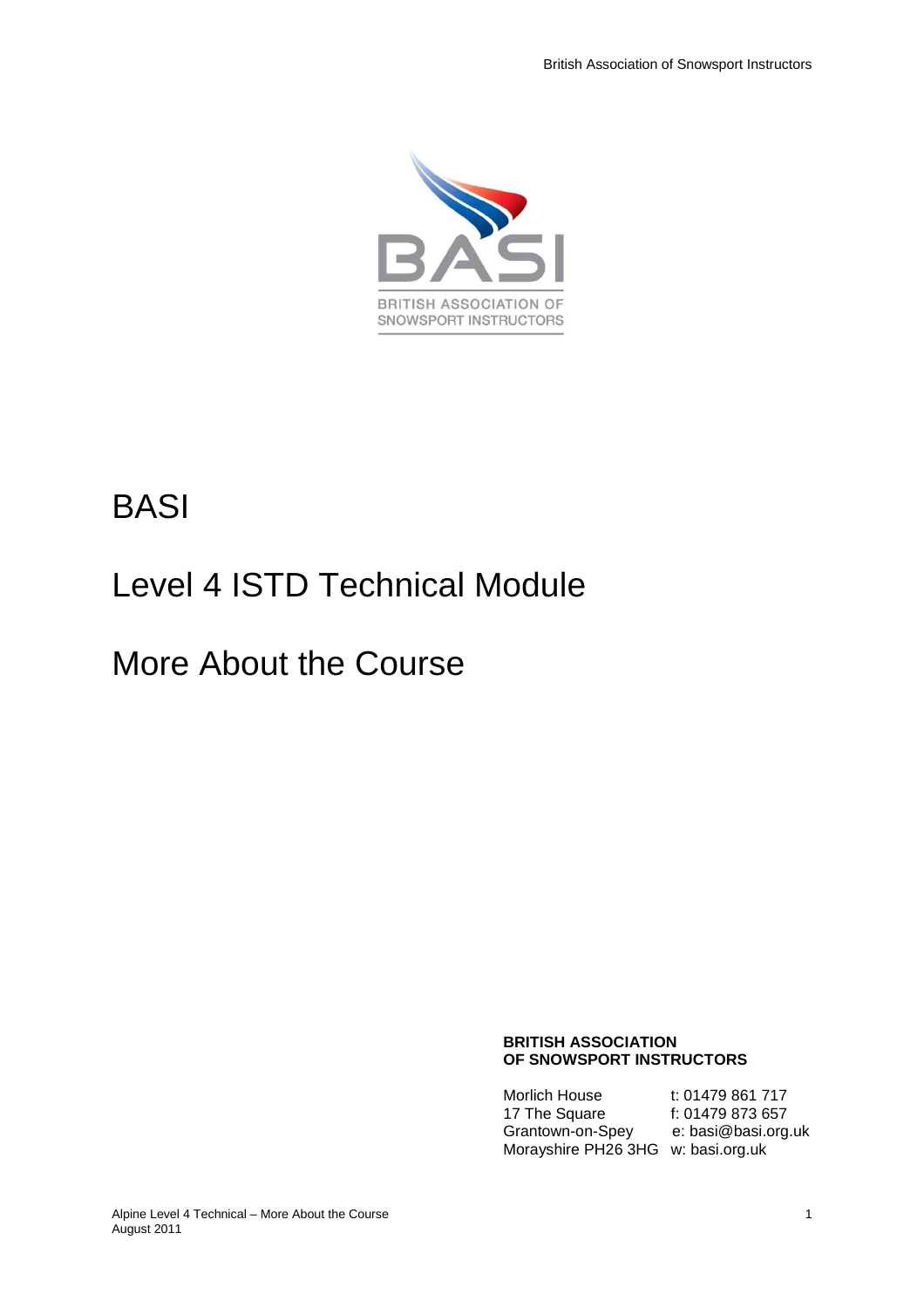# **Contents**

| $\mathbf 1$ . | <b>Obligatory and Recommended Equipment</b> | 03 |
|---------------|---------------------------------------------|----|
| 2.            | <b>Assessment Criteria</b>                  | 04 |
| 3.            | Student Appraisal / Rating Scale            | 05 |
| 4.            | <b>BASI Report Form</b>                     | 06 |
| 5.            | Course Programme                            | 07 |
| 6.            | <b>Customer Care</b>                        | 09 |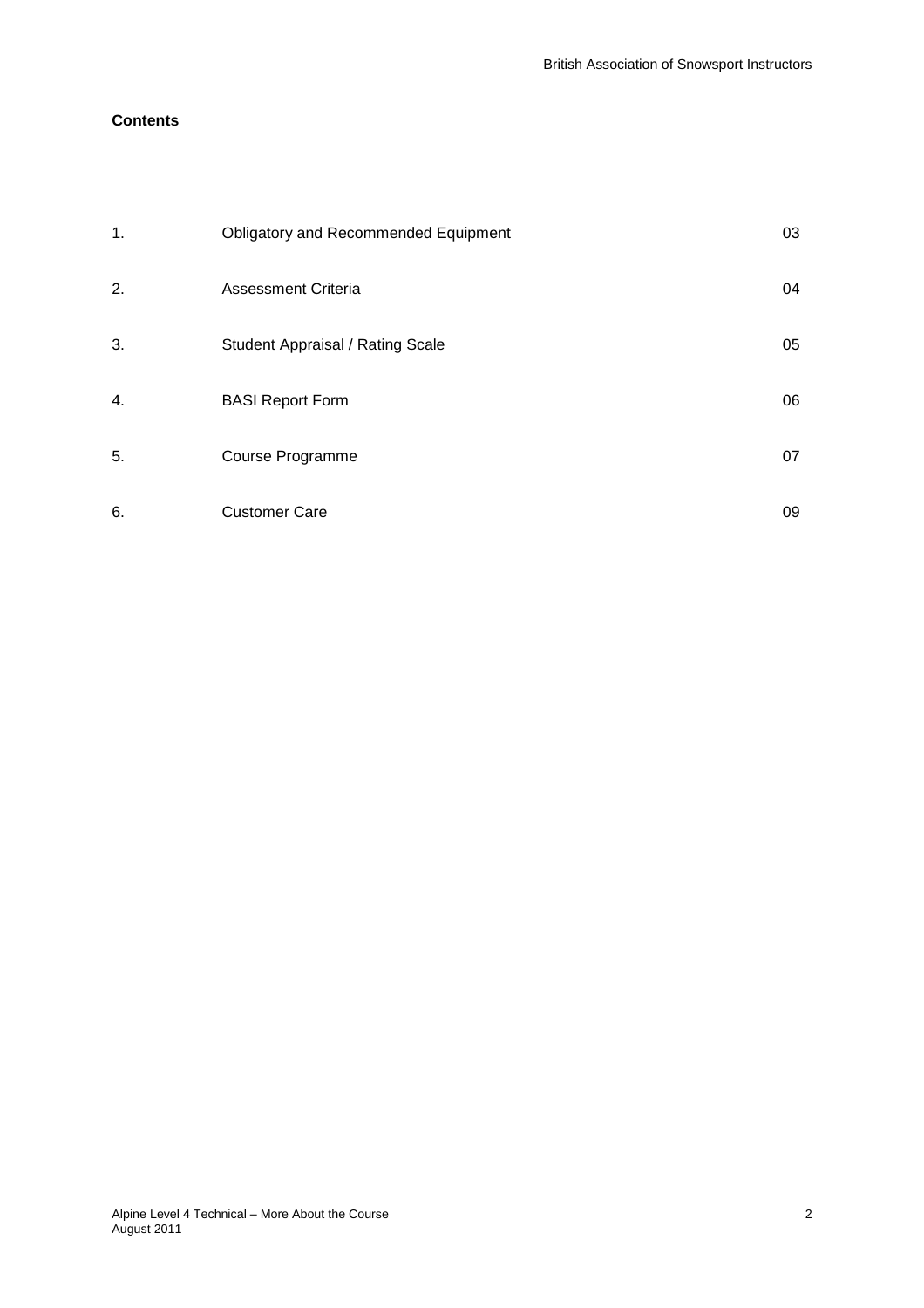# **1. Obligatory and Recommended Equipment**

All students are required to have the appropriate mountain safety equipment listed below. This is essential personal protective equipment and is not provided by BASI.

As a matter of health and safety, each individual is responsible for his/her own safety as well as that of others.

The following is the **obligatory** minimum requirement:

- Transceiver
- Snow shovel
- Avalanche probe
- Basic first aid kit
- Small rucksack to carry all mountain safety equipment

During your course you may be expected to ski off-piste so you must be properly equipped.

Select equipment that is suitable for skiing everything from snowplough turns to fast long turns on piste and variable snow conditions off piste. The course has a focus on high performance

The course has an emphasis on high performance in all strands and it is your responsibility to make sure that you have equipment suitable for the course you are attending.

Further information about equipment can be found in the pre-course information document.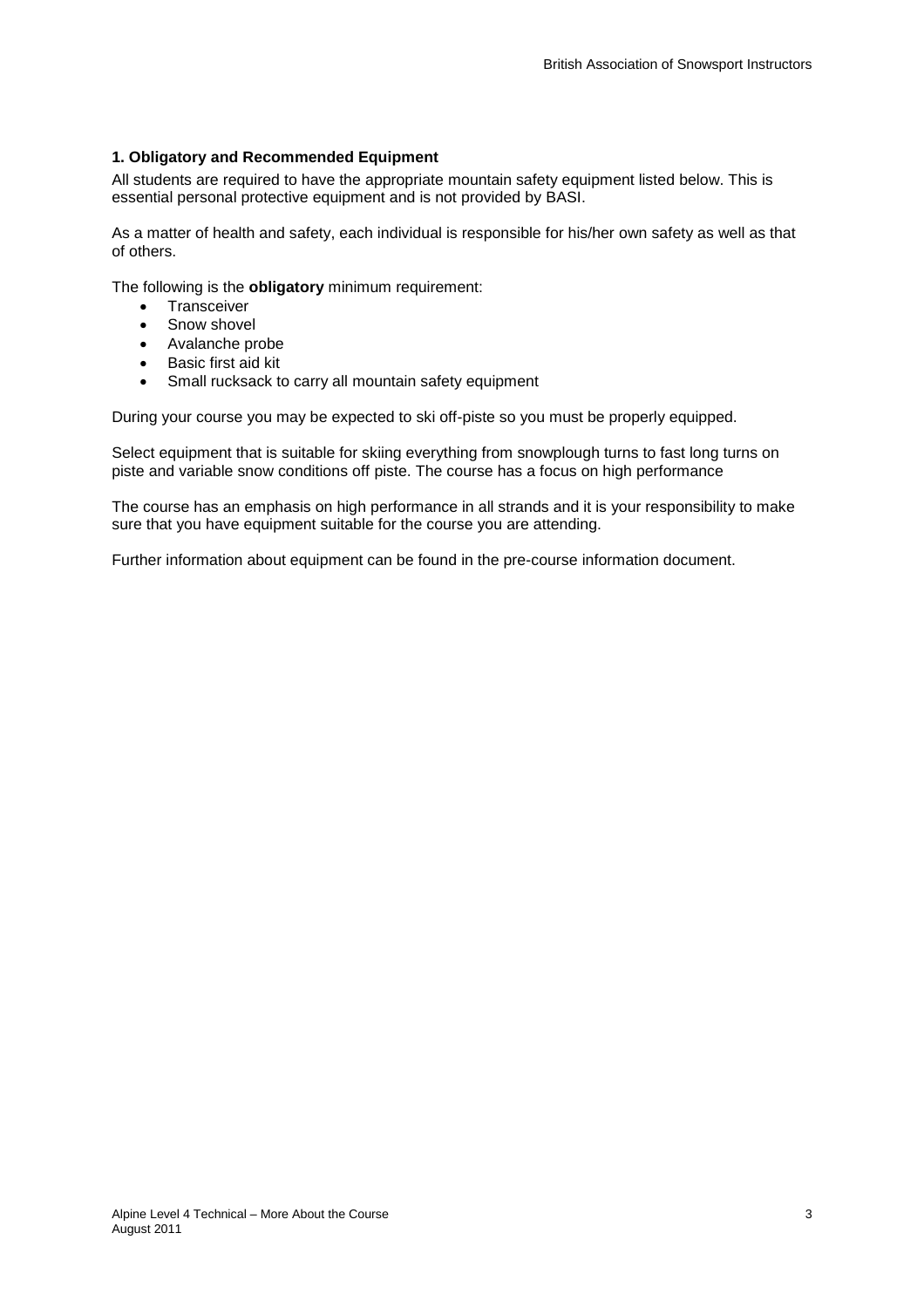### **2. Assessment Criteria**

Throughout each of the five days of the course the Trainer will monitor your participation and performance. They will provide frequent, ongoing information to each student on their strengths, areas for change and how to make these changes. During the course the Trainer and student formulate an ongoing action plan based on the student's participation. The written action plan provided by the Trainer at the end of the course aims to give students an agreed (between the Trainer and student) account of what students need to do to improve their own performance and develop as a ski instructor.

| <b>Activity</b> | <b>Assessment Criteria</b>                                                                                                                                          |
|-----------------|---------------------------------------------------------------------------------------------------------------------------------------------------------------------|
| Piste Long      | Perform cleanly carved (unless the task is otherwise) turns on a black or steep red<br>piste.<br>Influence the radius of the arc whilst still carving.<br>$\bullet$ |
|                 | Use effective posture and balance.<br>٠                                                                                                                             |
| Piste Short     | Perform grippy (at the fall line) symmetrical, short turns, in various corridors on a<br>black piste.                                                               |
|                 | Use effective posture and balance.<br>$\bullet$                                                                                                                     |
| Variable        | Perform rounded, linked turns in a variety of conditions on black steepness slope.<br>$\bullet$                                                                     |
|                 | Show turns of various radii.                                                                                                                                        |
|                 | Show a high degree of ski performance.<br>$\bullet$                                                                                                                 |
|                 | Use effective posture and balance,<br>$\bullet$                                                                                                                     |
| Steep           | Perform a rounded, linked turns on terrain that is at least 30 degrees.<br>$\bullet$                                                                                |
|                 | Show turns of various radii.                                                                                                                                        |
|                 | Show a high degree of ski performance.<br>$\bullet$                                                                                                                 |
|                 | Use effective posture and balance.<br>$\bullet$                                                                                                                     |
| <b>Bumps</b>    | Ski a fall line descent, at or above the minimum speed on black steepness terrain.<br>$\bullet$                                                                     |
|                 | Perform a variety of lines and tactical approaches.                                                                                                                 |
|                 | Use effective posture and balance.                                                                                                                                  |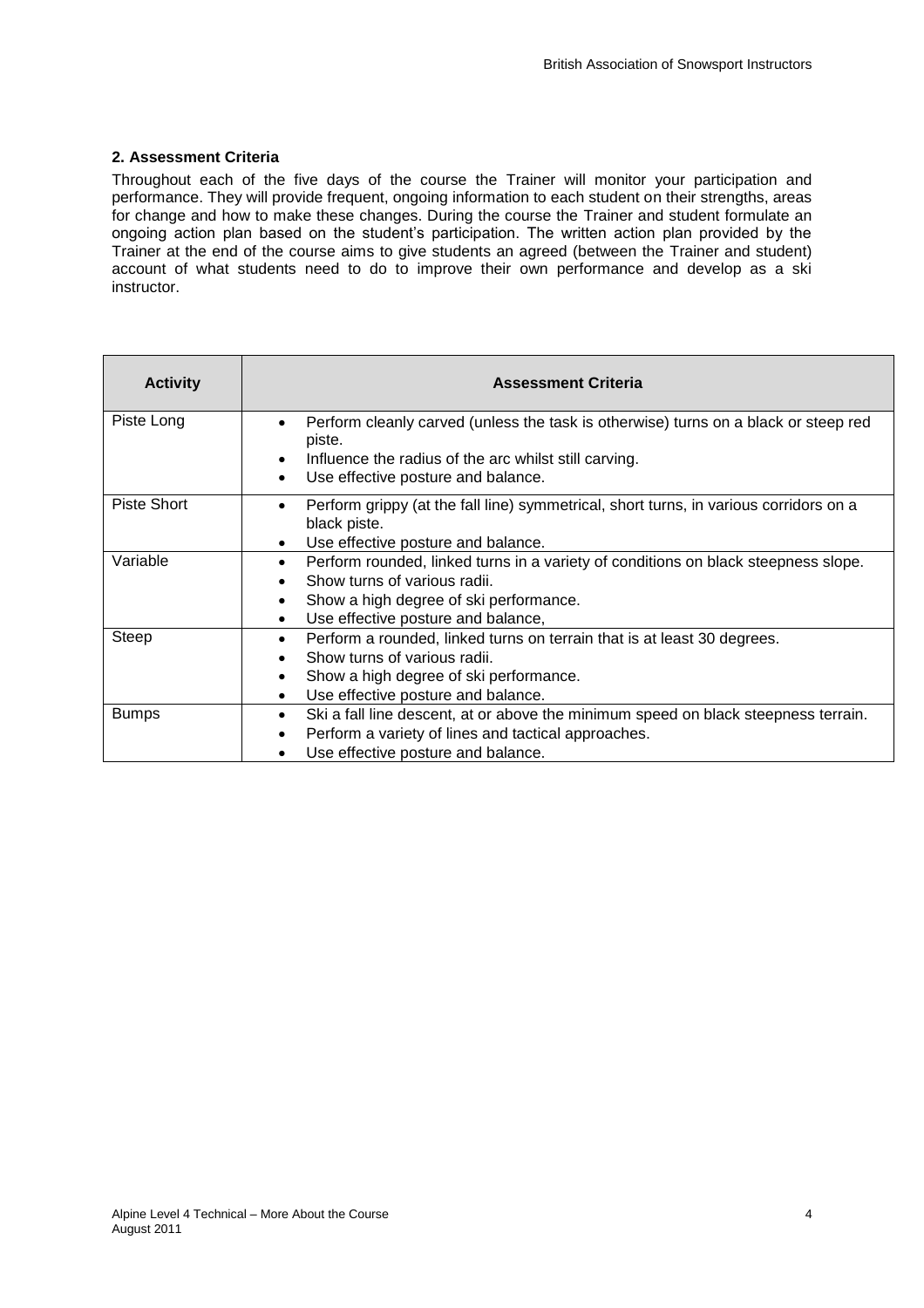### **3. Rating Scale**

In order to pass the course you will be required to achieve the above criteria, which will result in you receiving a 3 on the rating scale:

- **1. Not at the Level**
- **2. Nearly at the Level**
- **3. At the Level**
- **4. Beyond the Level**

#### **Delivery**

Each day will consist of:

- Five hours of on snow training
- Two hours of lectures, discussions, tutorials and video review
- One hour of study

# **Finally**

Read the relevant sections of the BASI Manual. A course workbook will be provided at the start of the course.

As on all BASI courses there is a full programme of training. It is your responsibility to adequately prepare yourself mentally and physically for this programme.

The BASI Trainer delivering the course has a great deal of experience therefore use him / her as a valuable resource throughout the course.

BASI is fundamentally about training. Be open to learning and making changes.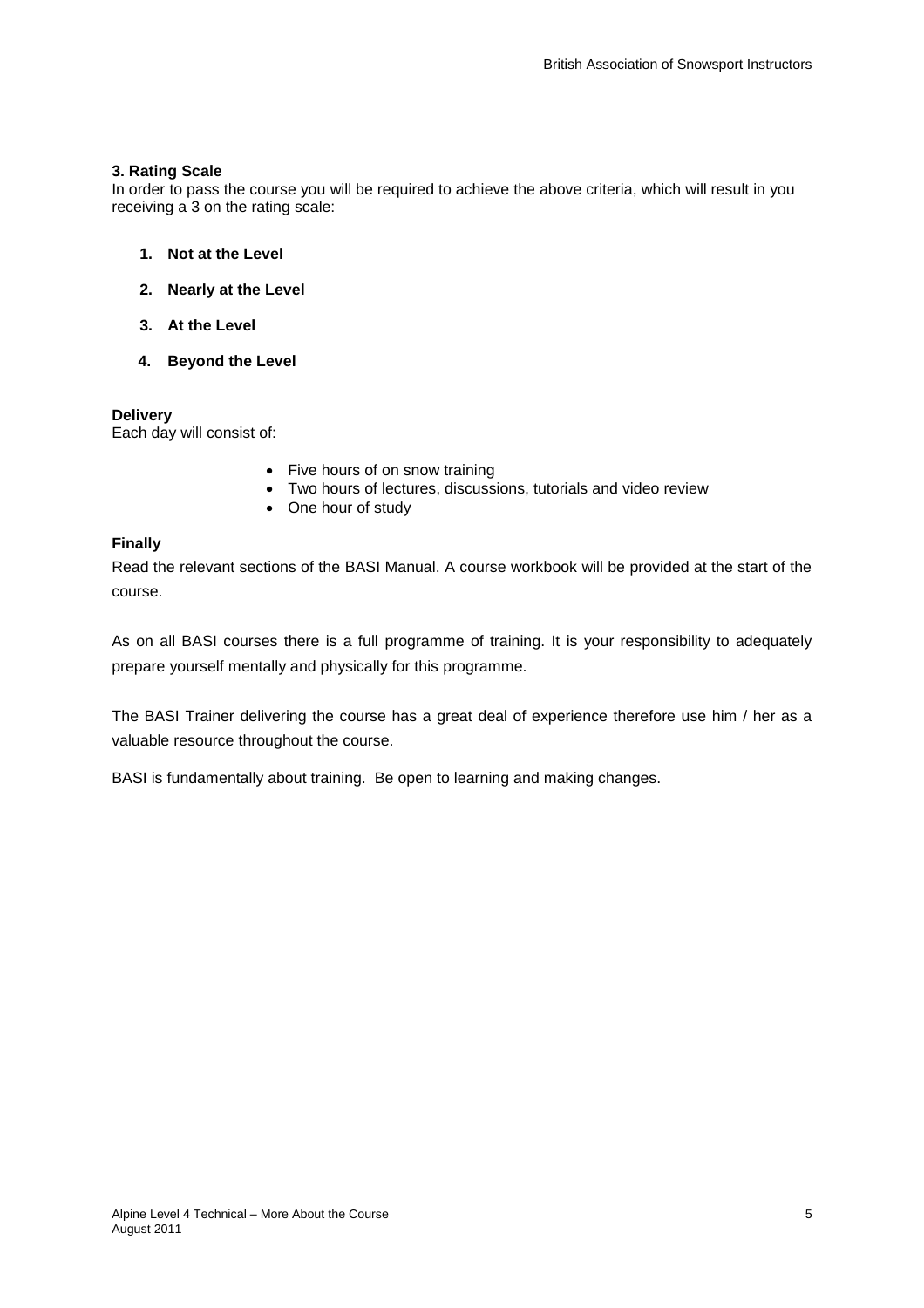#### **4. BASI Course Report Form**

The following is an example of part of the BASI Course Report Form that you receive at the conclusion of the course. The Trainer will complete all parts relating to the Level 4 technical module. In addition there is also a written action plan to help your further development after the course.

This report will be published on-line and available in your member area on the BASI website, usually available within 96hrs of the course end.

#### **BASI Course Report Form**

| <b>Assessed Activity</b>                                                                                                                                                                                                                                                                                                                                                                                                                       |                                      |                                                                    | Rating                                                                                                                                                                                                                                                                              |                                                                    |                                                                                                                                                                                               |  |
|------------------------------------------------------------------------------------------------------------------------------------------------------------------------------------------------------------------------------------------------------------------------------------------------------------------------------------------------------------------------------------------------------------------------------------------------|--------------------------------------|--------------------------------------------------------------------|-------------------------------------------------------------------------------------------------------------------------------------------------------------------------------------------------------------------------------------------------------------------------------------|--------------------------------------------------------------------|-----------------------------------------------------------------------------------------------------------------------------------------------------------------------------------------------|--|
| <b>Technical</b>                                                                                                                                                                                                                                                                                                                                                                                                                               |                                      |                                                                    |                                                                                                                                                                                                                                                                                     |                                                                    |                                                                                                                                                                                               |  |
| <b>Central Theme</b><br><b>Piste Short</b><br><b>Piste Short</b><br>Variable<br><b>Steep</b><br><b>Bumps</b>                                                                                                                                                                                                                                                                                                                                   |                                      | 1<br>1<br>1<br>1<br>1<br>1                                         | 2<br>$\overline{\mathbf{c}}$<br>$\overline{2}$<br>$\overline{2}$<br>$\overline{2}$<br>$\overline{2}$                                                                                                                                                                                | 3<br>3<br>3<br>3<br>3<br>3                                         | 4<br>4<br>4<br>$\overline{\mathbf{4}}$<br>$\overline{\mathbf{4}}$<br>$\overline{4}$                                                                                                           |  |
| <b>Teaching</b>                                                                                                                                                                                                                                                                                                                                                                                                                                |                                      |                                                                    |                                                                                                                                                                                                                                                                                     |                                                                    |                                                                                                                                                                                               |  |
| Understanding<br>Understanding the Central Theme<br>Understanding beyond the Central Theme<br>Performance Analysis - The Central Theme<br>Performance Analysis - Beyond the Central Theme<br><b>Understanding Learning</b><br><b>Delivery</b><br>Enjoyment<br>Communication<br>Feedback<br>Achieving the Goals<br><b>Structure &amp; Content</b><br>Reviewing<br><b>Safety</b><br>Principles<br>Equipment/Lifts<br><b>Mountain Environment</b> |                                      | 1<br>1<br>1<br>1<br>1<br>1<br>1<br>1<br>1<br>1<br>1<br>1<br>1<br>1 | $\overline{\mathbf{c}}$<br>$\overline{2}$<br>$\overline{2}$<br>$\overline{2}$<br>$\overline{2}$<br>$\overline{\mathbf{c}}$<br>$\overline{c}$<br>$\overline{2}$<br>$\overline{c}$<br>$\overline{2}$<br>$\overline{2}$<br>$\overline{\mathbf{c}}$<br>$\overline{2}$<br>$\overline{2}$ | 3<br>3<br>3<br>3<br>3<br>3<br>3<br>3<br>3<br>3<br>3<br>3<br>3<br>3 | 4<br>$\overline{\mathbf{4}}$<br>4<br>4<br>4<br>4<br>4<br>$\overline{\mathbf{4}}$<br>$\overline{\mathbf{4}}$<br>$\overline{\mathbf{4}}$<br>$\overline{4}$<br>4<br>4<br>$\overline{\mathbf{4}}$ |  |
| Professionalism                                                                                                                                                                                                                                                                                                                                                                                                                                |                                      |                                                                    |                                                                                                                                                                                                                                                                                     |                                                                    |                                                                                                                                                                                               |  |
| Commitment & Involvement<br><b>Customer Care</b><br>Improvement throughout the course<br>Appearance<br>Attitude                                                                                                                                                                                                                                                                                                                                | Poor<br>Poor<br>Poor<br>Poor<br>Poor | Fair<br>Fair<br>Fair<br>Fair<br>Fair                               | Good<br>Good<br>Good<br>Good<br>Good                                                                                                                                                                                                                                                | Excellent<br>Excellent<br>Excellent<br>Excellent<br>Excellent      |                                                                                                                                                                                               |  |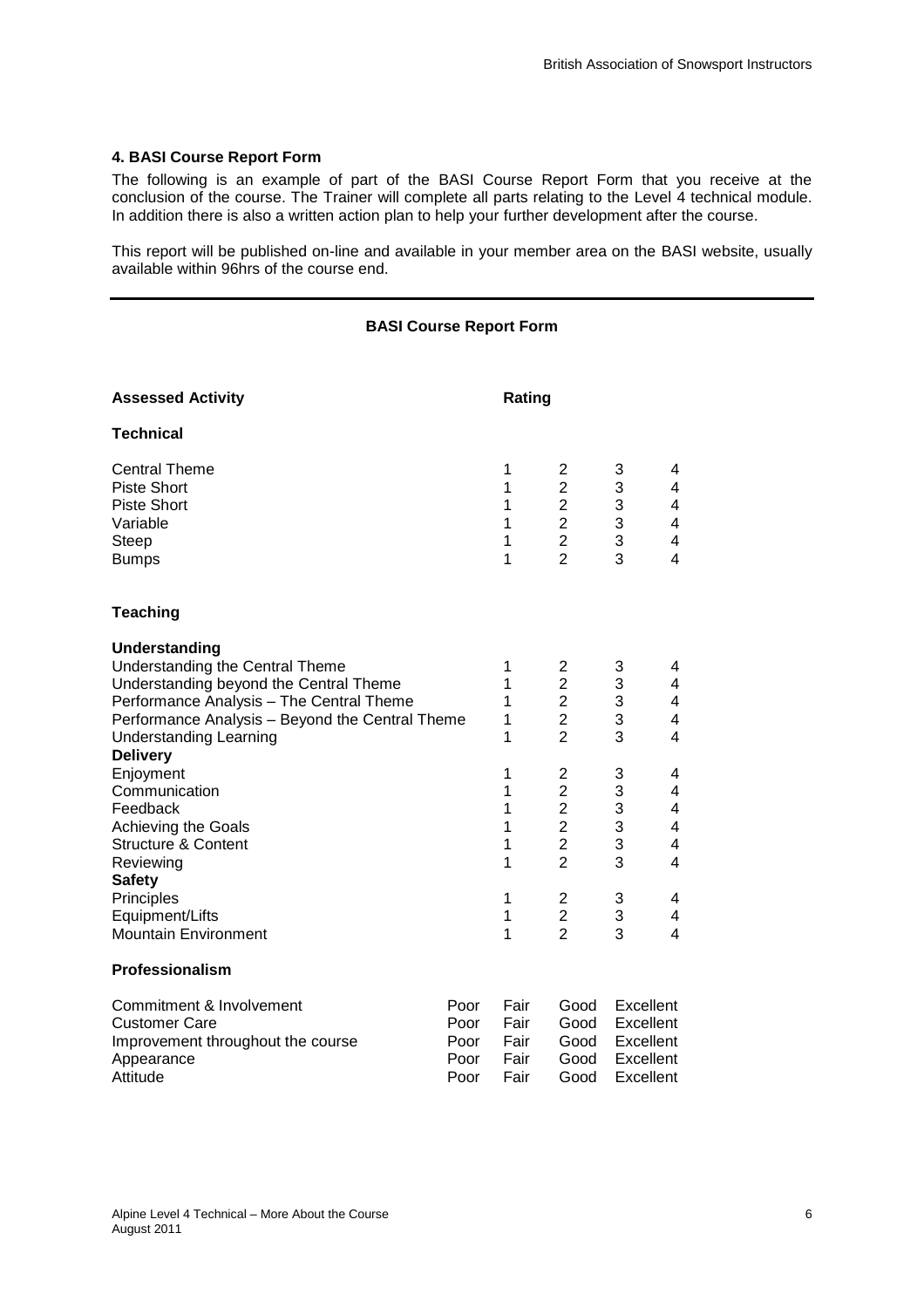#### **5. Course Programme**

By the end of the course you will have improved your own performance level and have a greater understanding of the link between the fundamental elements, the four strands beyond Central Theme and the performance threads. You will also be more skilled in performance analysis and at using the components of the fundamental elements as the way to identify strengths and weaknesses in the performance of others.

Before attending this course you must have logged 200 teaching hours. You should also have spent time working on your action plan from the Level 3 course in order to prepare you for success at Level 4. If you are unsure if you are at the right level for this course you should check with a BASI Trainer.

Our aim is to assist you to gain the maximum from the training. Your Trainer will act as your guide and mentor throughout the course. Elements of the course will be challenging and sometimes difficult. Nevertheless, please remember that you have a dedicated team supporting you and your success is our success.

Enjoy your course!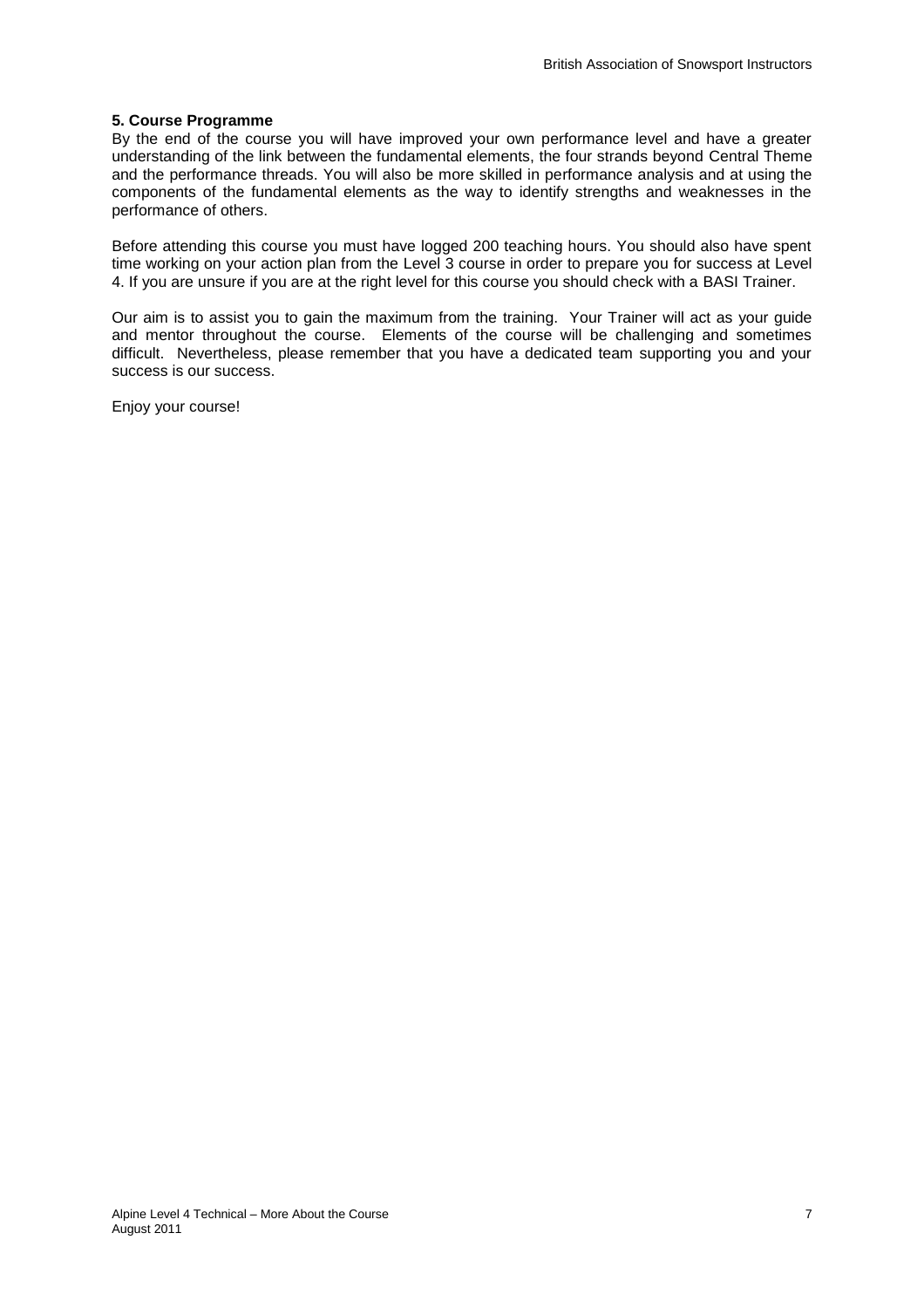| <b>Day</b>     | On Snow (programme may change due to weather conditions)                                                                                                                                                                                                                               | <b>Off Snow</b>                                                                                                                                                                                                                                       |
|----------------|----------------------------------------------------------------------------------------------------------------------------------------------------------------------------------------------------------------------------------------------------------------------------------------|-------------------------------------------------------------------------------------------------------------------------------------------------------------------------------------------------------------------------------------------------------|
| Intro          |                                                                                                                                                                                                                                                                                        | Trainer and students meet, get to know each other and cover<br>• Overview of Outcomes and Assessment Criteria<br>Course content and Trainer's role<br>Preview day 1 including start time & meeting place                                              |
| $\overline{1}$ | Introduction to course, ice breaking & group bonding<br>$\bullet$<br><b>Review the Central Theme</b><br>Review and explore the Fundamental Elements<br>Analysing performance and action planning process<br>Reciprocal practice of performance analysis<br>Free skiing and orientation | <b>Review Central Theme</b><br><b>Review Fundamental Elements</b><br>Presentation on performance analysis                                                                                                                                             |
| 2              | <b>Beyond Central Theme</b><br>Exploration of the link between the FE & the 5 strands<br>Cover 3 of the 5 strands<br>Explore development activities<br>Video session                                                                                                                   | Presentation on customer care<br>Analyse video footage<br>Daily review and individual action planning<br>Use performance webs to help chart progress and action planning                                                                              |
| 3              | <b>Beyond Central Theme</b><br>$\bullet$<br>Exploration of the link between the FE & the 5 strands<br>Cover 3 of the 5 strands<br>Explore development activities<br>Video session                                                                                                      | Presentation on the performance threads<br>Analyse video footage<br>Written paper<br>Daily review and individual action planning<br>Use performance webs to help chart progress and action planning<br>Review performance against assessment criteria |
| 4              | Personal performance and the Performance Threads<br>Video session                                                                                                                                                                                                                      | • Video review and performance analysis<br>Daily review and group debrief<br>Use performance webs to help chart progress and action planning                                                                                                          |
| 5              | End of course individual performance<br>$\bullet$<br>Debrief and result                                                                                                                                                                                                                | Individual debrief<br>Review of performance webs<br>Written reports                                                                                                                                                                                   |